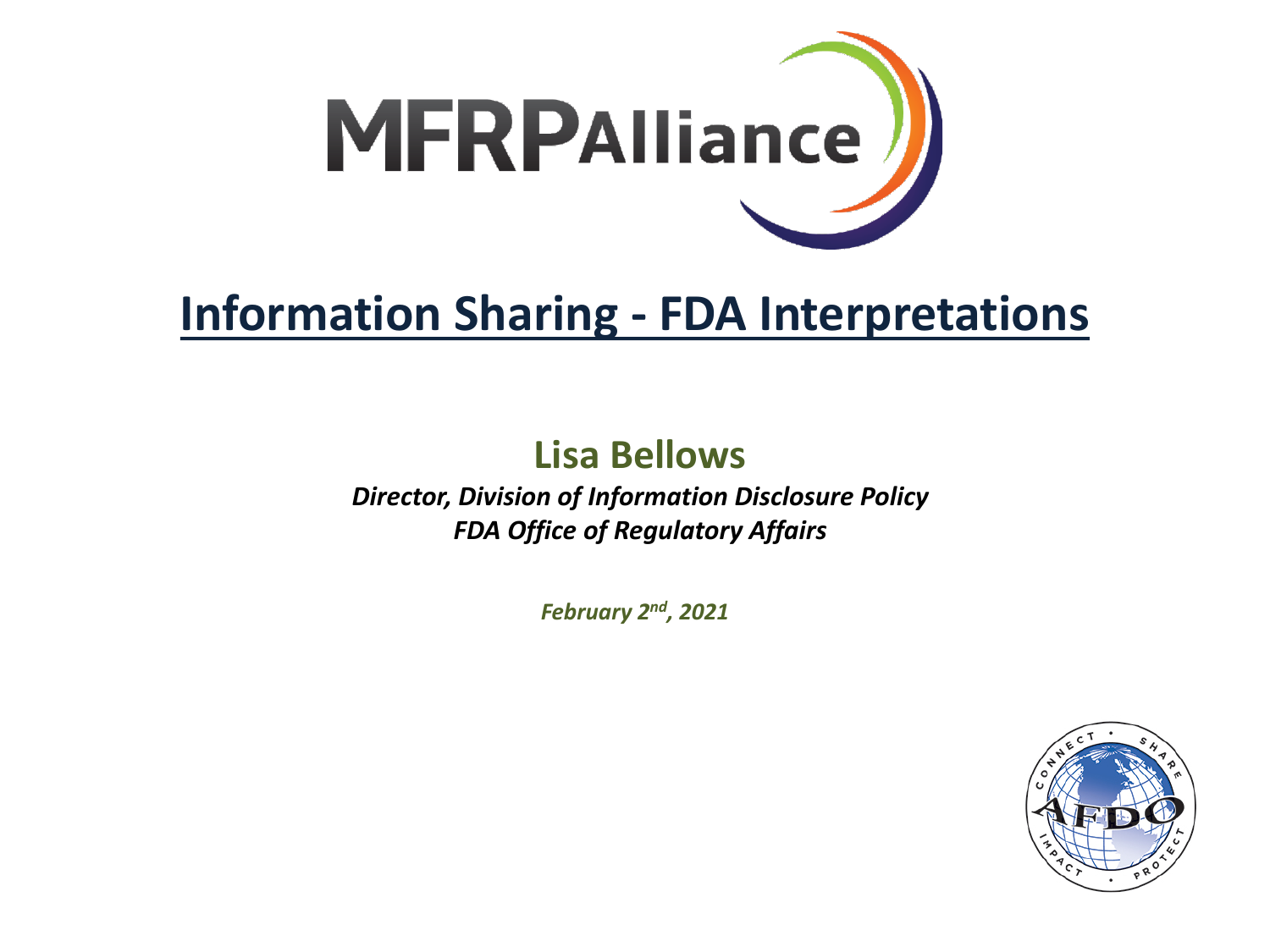What You Will Learn

- Commissioning vs 20.88
- Information Use
- Records Ownership
- State's Responsibility with FDA Non-Public Information

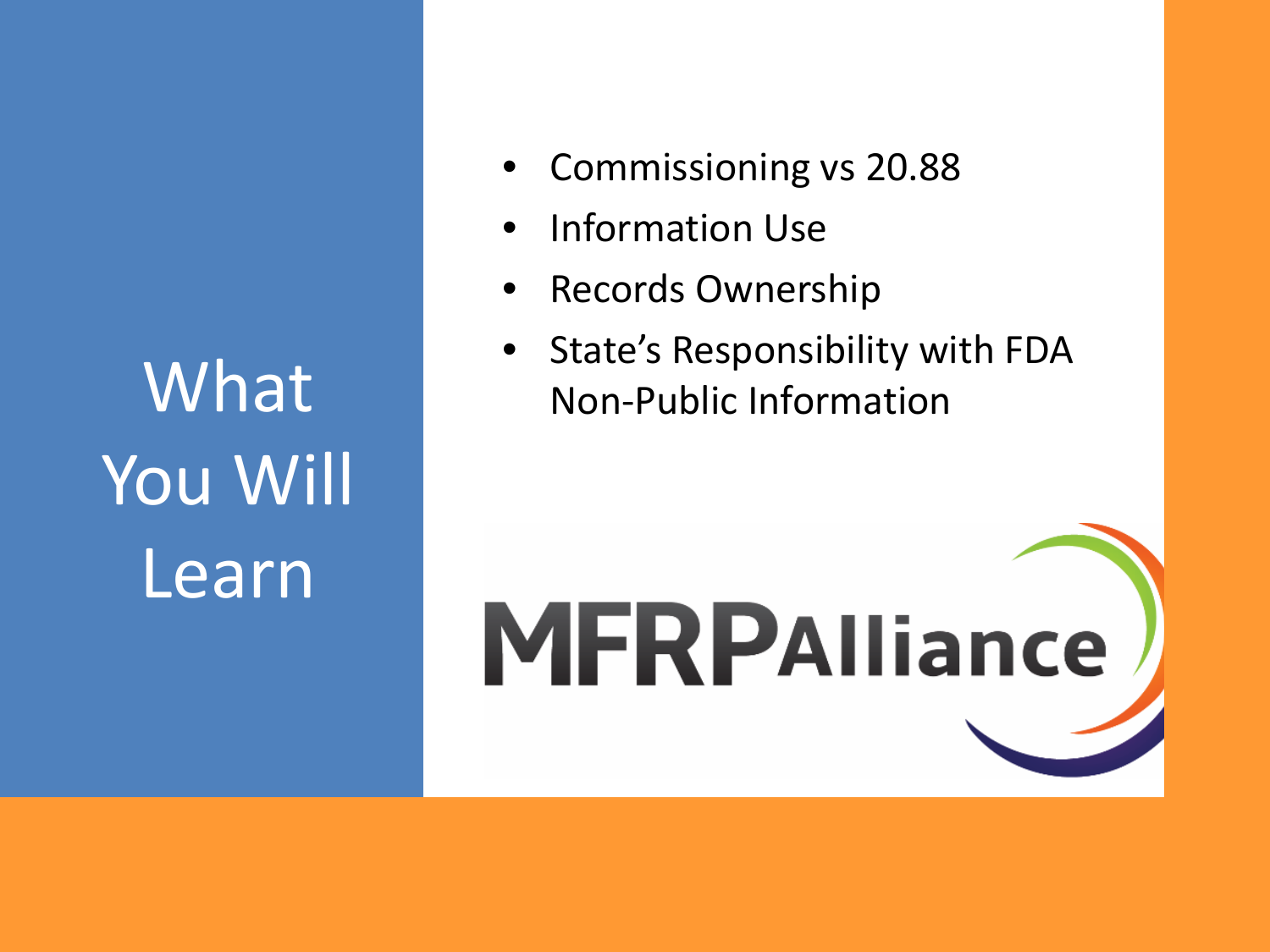# **INFORMATION SHARING INTERACTIONS: \***

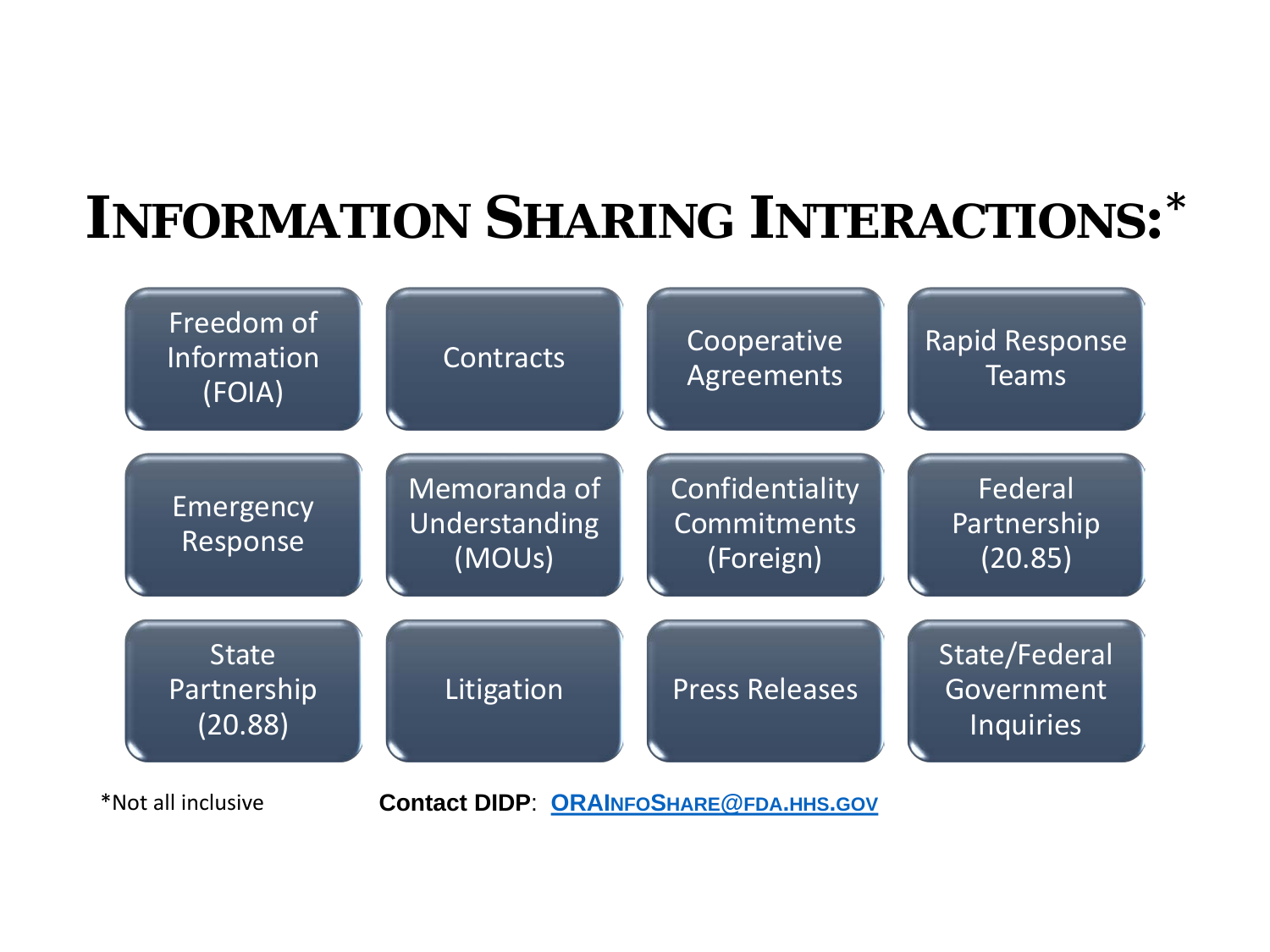# **INFORMATION**

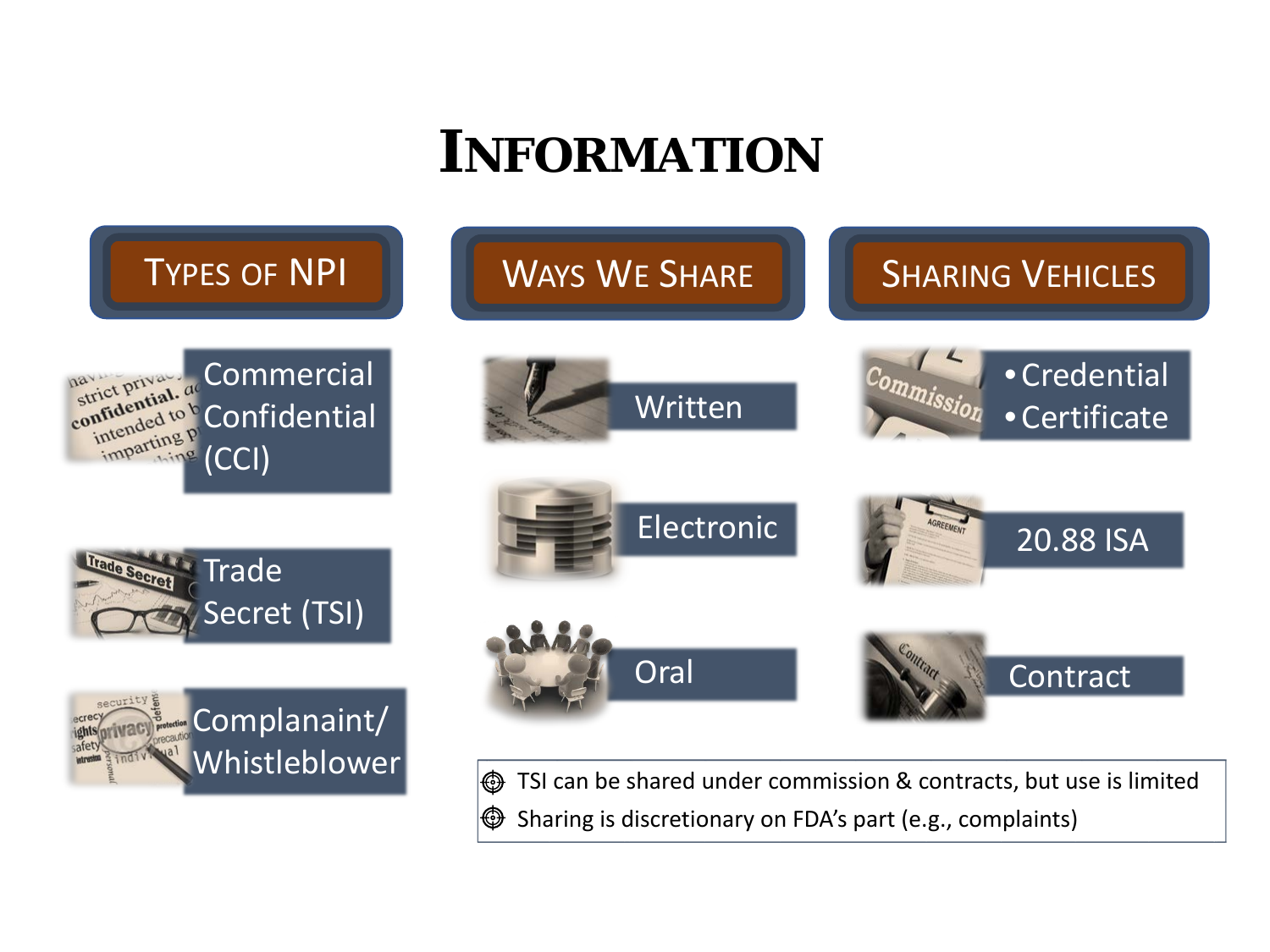#### **SHARING UNDER COMMISSION: AN UNDERLYING BARRIER**







Yes, we can share **trade secrets** under commission Major **barrier** when sharing under commission

Information shared under a commission **only used for work directly with FDA**

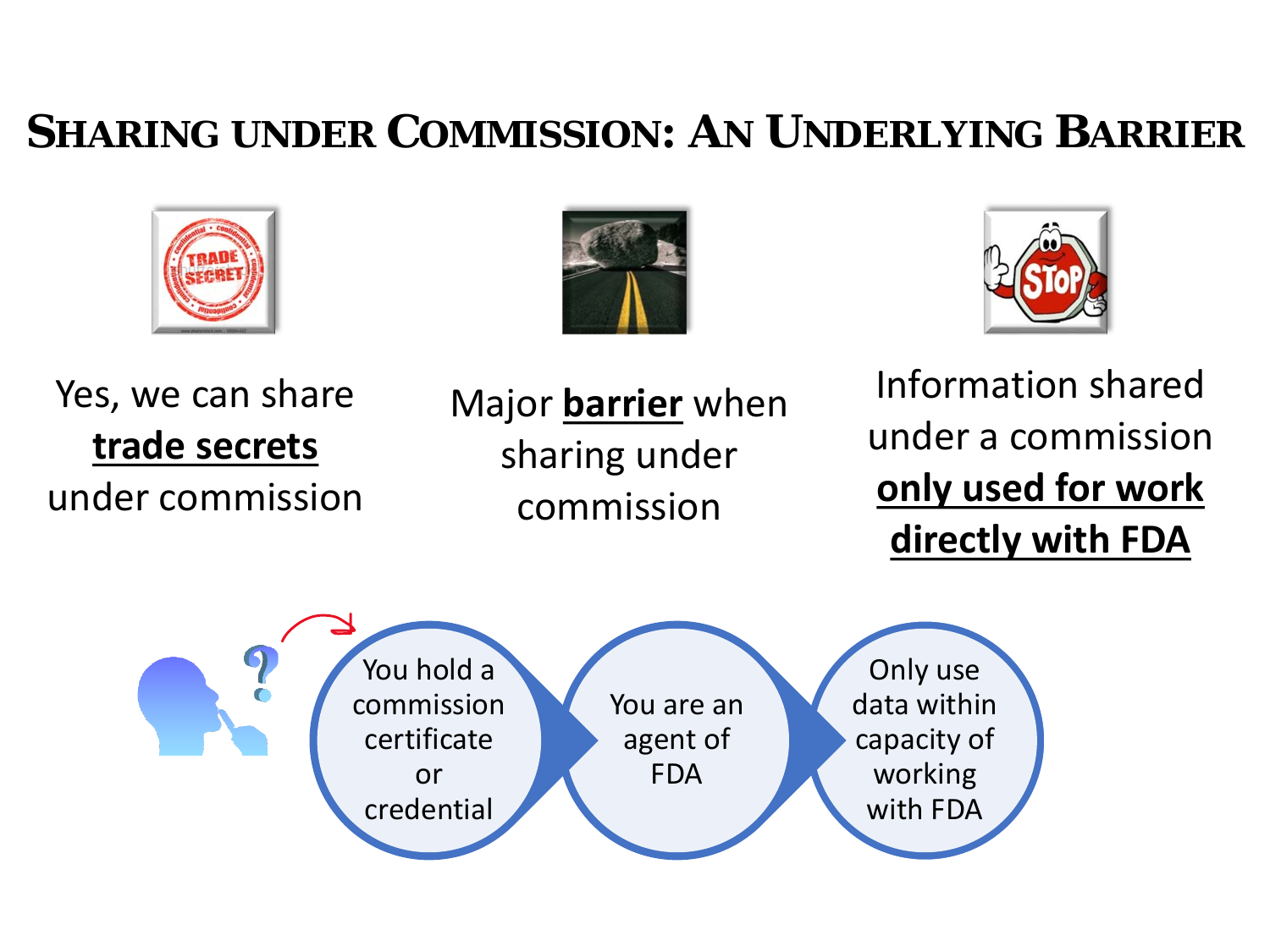# **THE SOLUTION: 20.88 ISA**

#### **Reality**

20.88 is more effective agreement

Allows greater flexibility to use FDA information

Allows proactive sharing by FDA

Requires redaction of trade secrets



**Litmus test**

What will the information be used for?

> State or FDA Action/Authority?



#### **Commission certificate**

Not a stopgap to an inability to obtain a 20.88 ISA

Not effective to share information for state action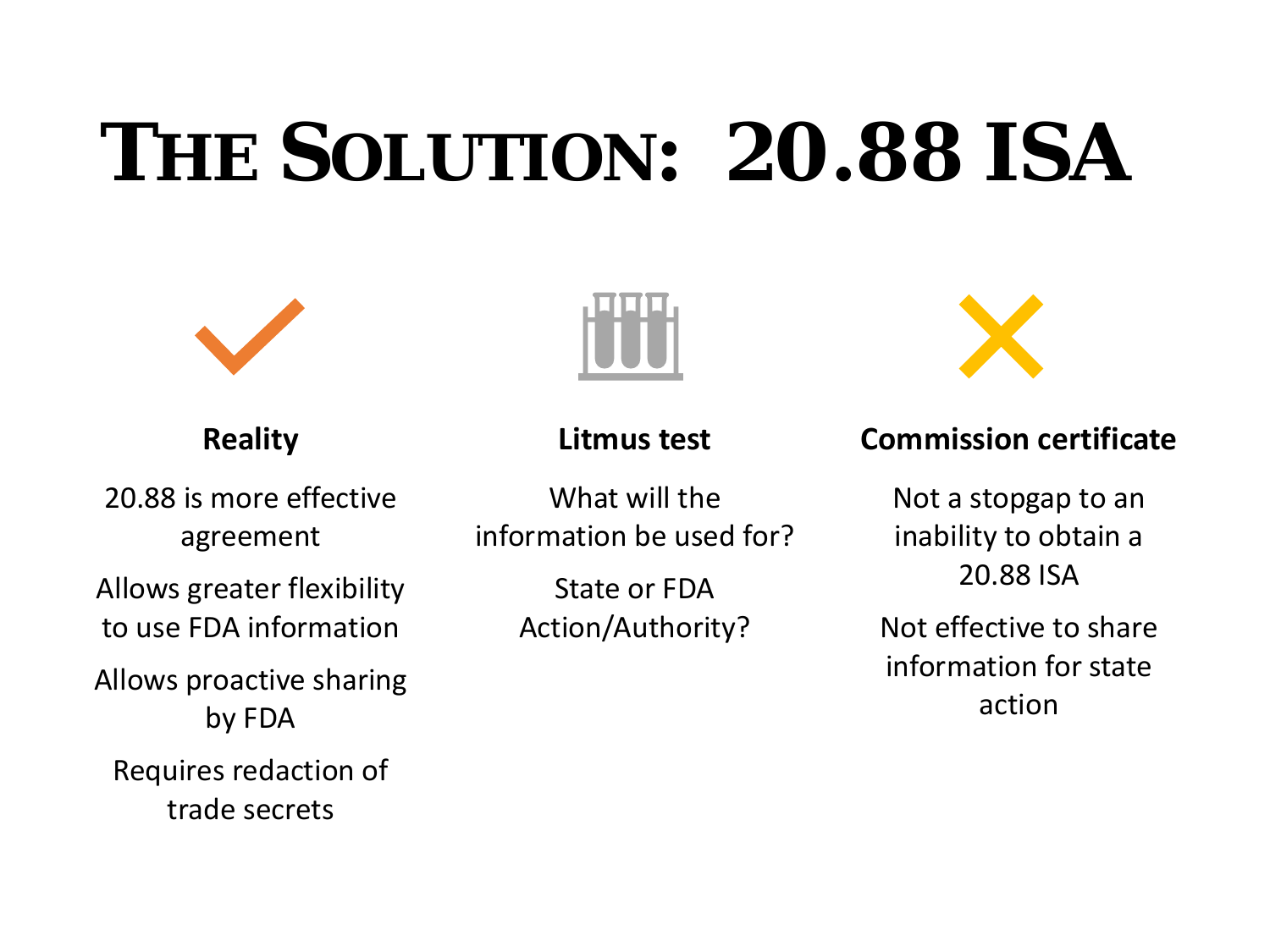## **EXAMPLES OF INFORMATION REQUESTED\***



\*All examples must be redacted for TSI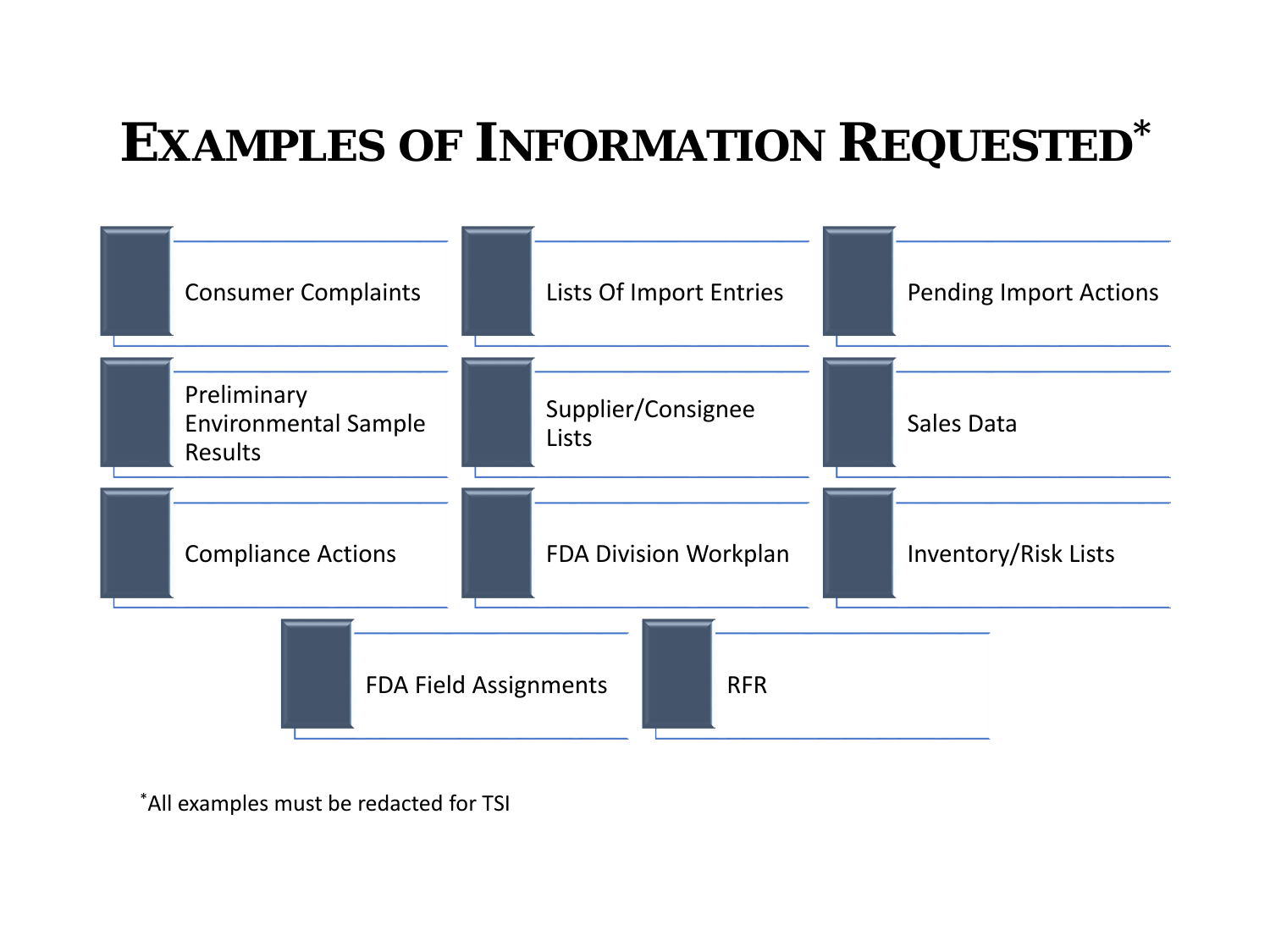# **SHARING UNDER CONTRACT**

Used only in direct relation to contract work for sharing FDA reports for contract firms only

Commission certificates aren't required to conduct contract work

• Unless state authority doesn't cover contract work – then need credentials

Allowed to share TSI per regulation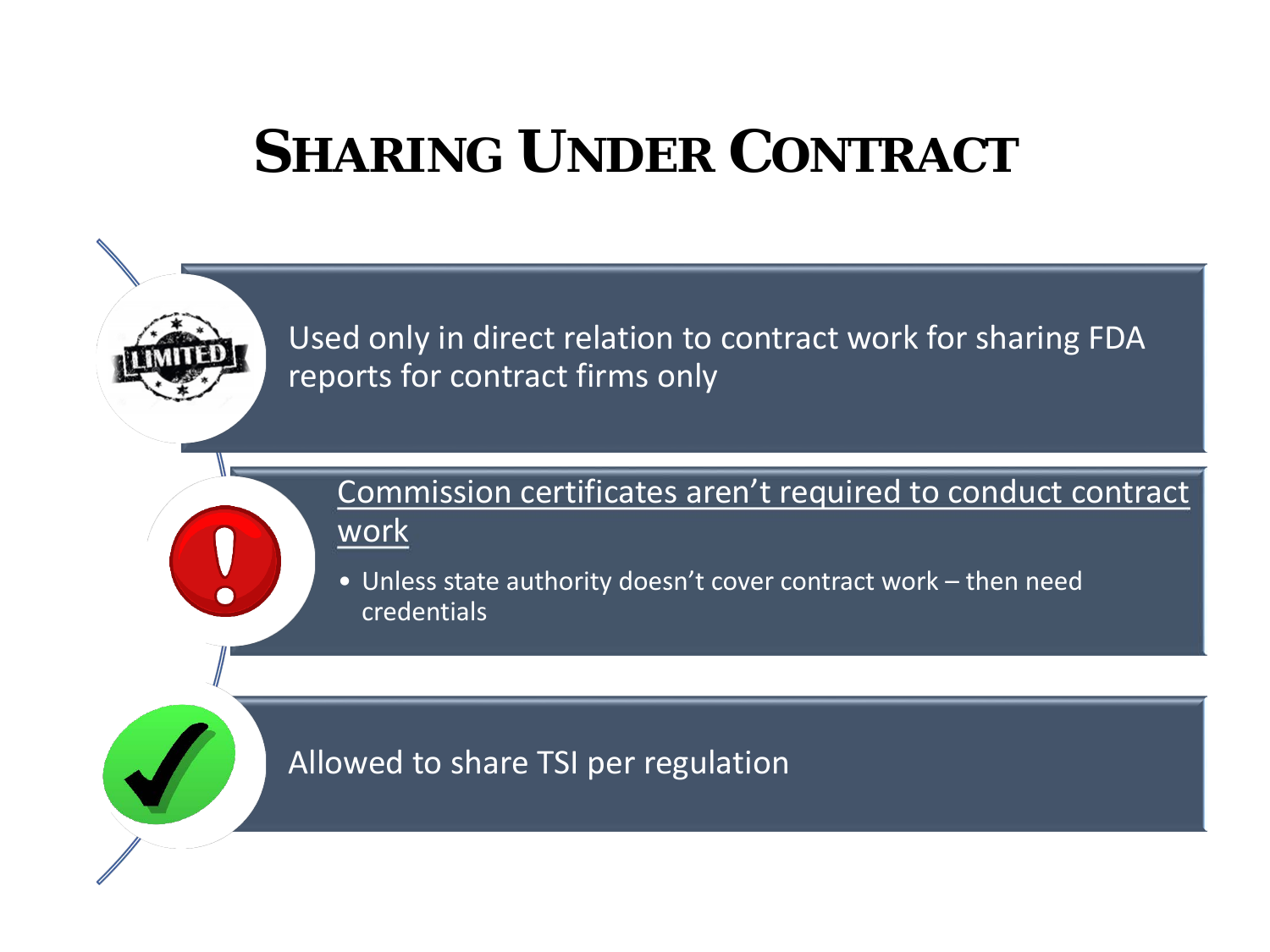| <b>VEHICLES</b><br><b>FOR</b><br><b>INFORMATION</b><br><b>SHARING</b> | Allows FDA to disclose<br>communications and non-<br>public information (NPI)<br>state & local government<br>counterparts as part of<br>cooperative law<br>enforcement or regulatory<br>efforts<br>20.88 (STATES) | Authorizes state<br>employees to conduct<br>examinations and<br>investigations as FDA<br>employees<br><b>Considered FDA</b><br>employees<br><b>COMMISSION</b><br>Ø<br><b>Contract</b> | Allows FDA to share<br>information as outlined in<br>contract<br>ONTRA<br><b>CONTRACT</b>     |  |  |
|-----------------------------------------------------------------------|-------------------------------------------------------------------------------------------------------------------------------------------------------------------------------------------------------------------|---------------------------------------------------------------------------------------------------------------------------------------------------------------------------------------|-----------------------------------------------------------------------------------------------|--|--|
| <b>Commodities Types</b>                                              | Can combine commodities into one<br>agreement                                                                                                                                                                     | Commodity specific                                                                                                                                                                    | Specific to contract                                                                          |  |  |
| <b>Applies to</b>                                                     | Anyone who signs confidentiality form<br>accompanied by request letter                                                                                                                                            | Individual only                                                                                                                                                                       | Covers all working under<br>contract                                                          |  |  |
| <b>FDA's Requirement to Share</b>                                     | Discretionary sharing                                                                                                                                                                                             |                                                                                                                                                                                       |                                                                                               |  |  |
| <b>NPI Access</b>                                                     | Share all NPI EXCEPT TSI <sup>2</sup><br>Discretionary for PPI/whistleblower                                                                                                                                      | Able to share all NPI (including TSI)<br>Discretionary for PPI/whistleblower                                                                                                          |                                                                                               |  |  |
| <b>Further Use of Information</b>                                     | For further State action                                                                                                                                                                                          | Only for work directly for FDA                                                                                                                                                        |                                                                                               |  |  |
| <b>Ability to Protect Information</b>                                 | Must agree to protect and not further disclosure outside of group/agency <sup>1</sup>                                                                                                                             |                                                                                                                                                                                       |                                                                                               |  |  |
| <b>Regulatory Citations</b>                                           | 21 CFR 20.88                                                                                                                                                                                                      | 21 U.S.C. §372(a), 21 U.S.C.<br>§331(j), 18 U.S.C. §1905, 5<br>U.S.C. §552a, 21 CFR §20.88(a)                                                                                         | 21 U.S.C. §331(j), 21 U.S.C.<br>§360j(c), 18 U.S.C. §1905, 21 CFR<br>§20.88(b), 21 CFR §20.90 |  |  |

**1Commissioned individuals can only share with same agency office with same commodity endorsement**

**2Device and tobacco CCI is considered TSI and can't be shared under 20.88/20.85 agreements**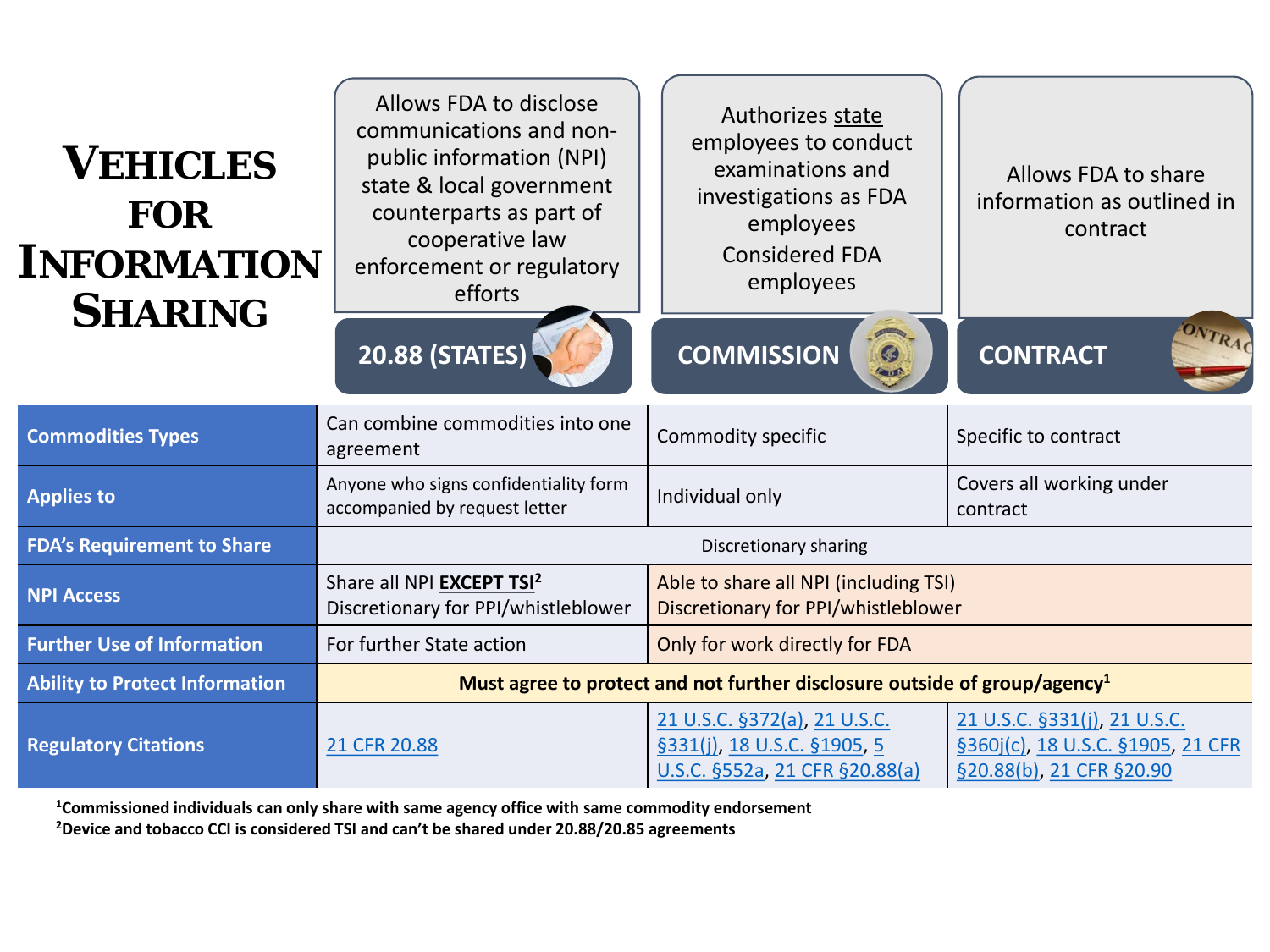# **PROTECTION RESPONSIBILITIES**

| Identification                          | Clearly identify FDA records as FDA's, even in electronic systems                                                                                                                                                                                                                                                                                  |
|-----------------------------------------|----------------------------------------------------------------------------------------------------------------------------------------------------------------------------------------------------------------------------------------------------------------------------------------------------------------------------------------------------|
| <b>Release Internally</b>               | Do not release to anyone not covered by agreement information shared<br>under                                                                                                                                                                                                                                                                      |
| Release to<br><b>Public/Redaction</b>   | General practice is not to redact FDA documents under state<br>disclosure/FOI laws for public disclosure. If you receive an<br>FOI/subpoena/request for records that includes an FDA document, or<br>have questions on releasing FDA records (in part or whole) to the<br>public (e.g., press release), contact DIDP or refer requests to FDA FOIA |
| <b>Inadvertent</b><br><b>Disclosure</b> | Accidents happen! Contact DIDP as soon as you identify an inappropriate<br>release of NPI to mitigate risk.                                                                                                                                                                                                                                        |
| <b>State Owned</b><br><b>Documents</b>  | State can disclose without FDA permission under state disclosure laws                                                                                                                                                                                                                                                                              |

#### **What if you can't keep FDA-owned records from release?**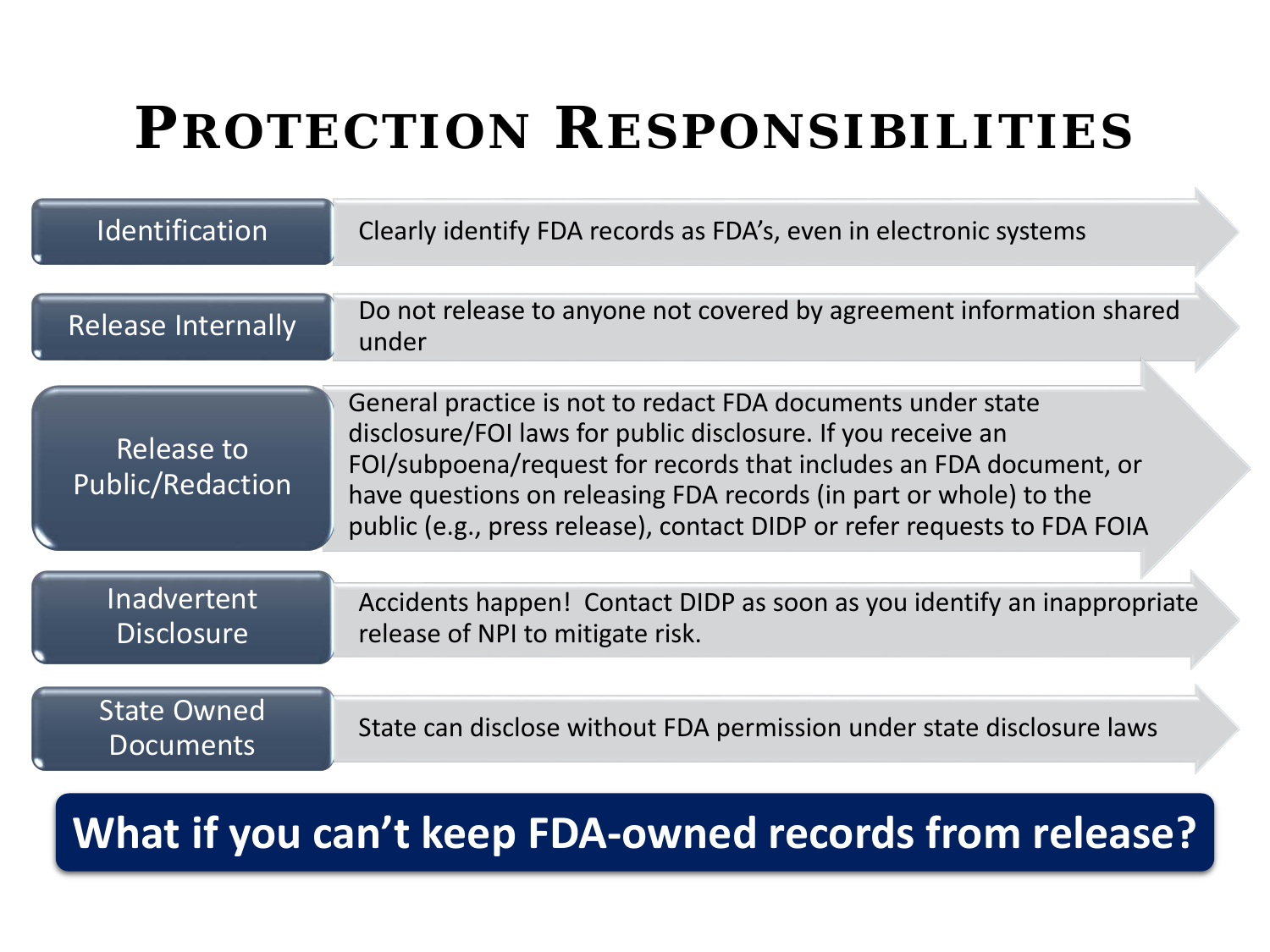## [COVERSHEET](http://inside.fda.gov:9003/downloads/ORA/InformationDisclosure/UCM637822.pdf)

## **MAINTAIN ON EVERY ATTACHMENT FROM FDA**



violation and carry consequences for the disclosing official. If you are not the intended recipient or believe that you have received document(s) in error, do not copy, disseminate or otherwise use the information and contact FDA regarding the handling of these document(s). Any request to share this information outside of the intended recipients must be approved in advance by FDA. Contact orainfoshare@fda.hhs.gov.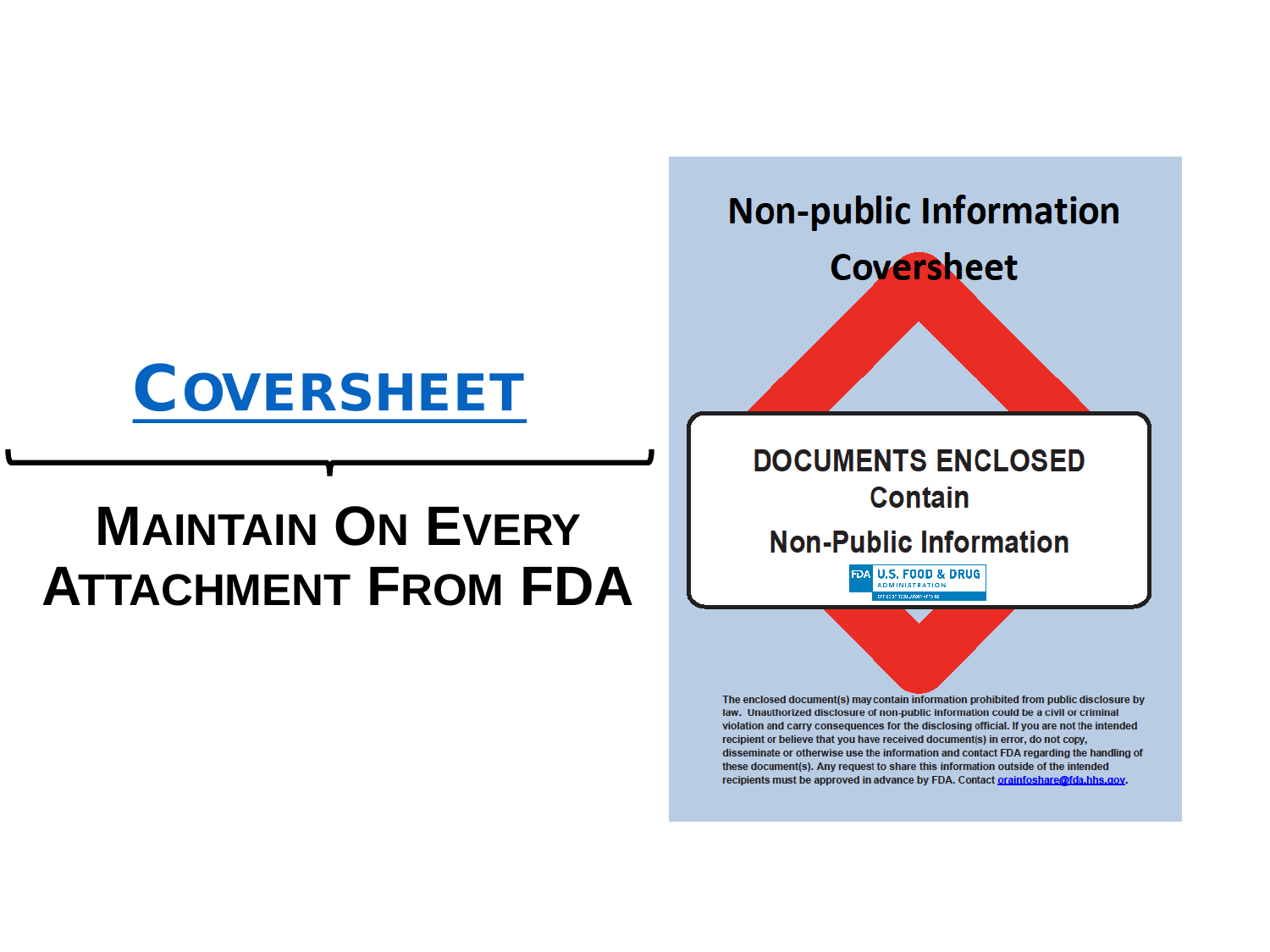#### **WHO OWNS THE DOCUMENT WHEN CONDUCTED UNDER . . .**



-STATE MUST CONTACT **DIDP** BEFORE FURTHER RELEASE--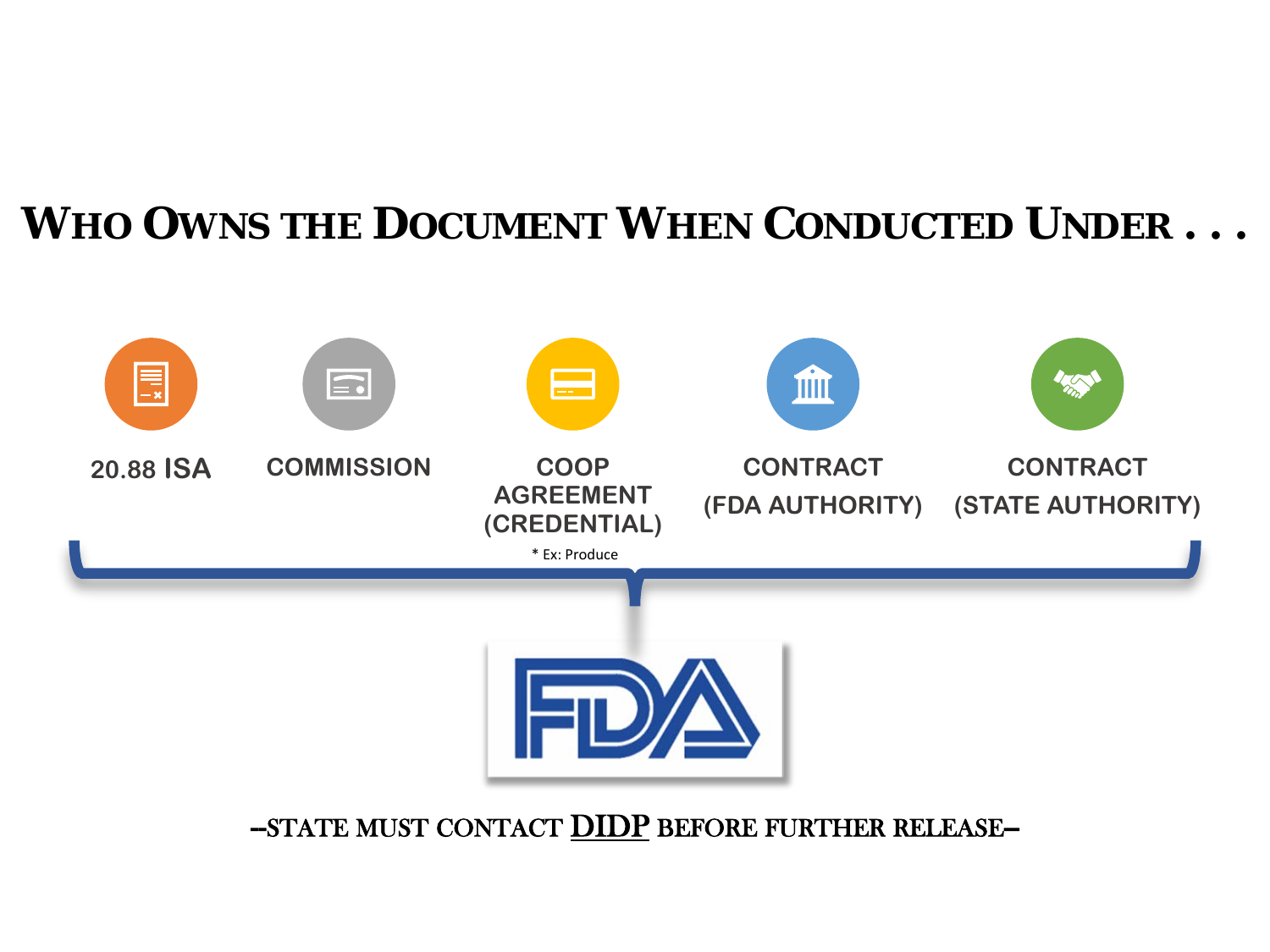#### **WHO OWNS THE DOCUMENT WHEN CONDUCTED UNDER . . .**



# STATE OWNS THE DOCUMENTS

(UNLESS SPECIFIED IN AGREEMENT)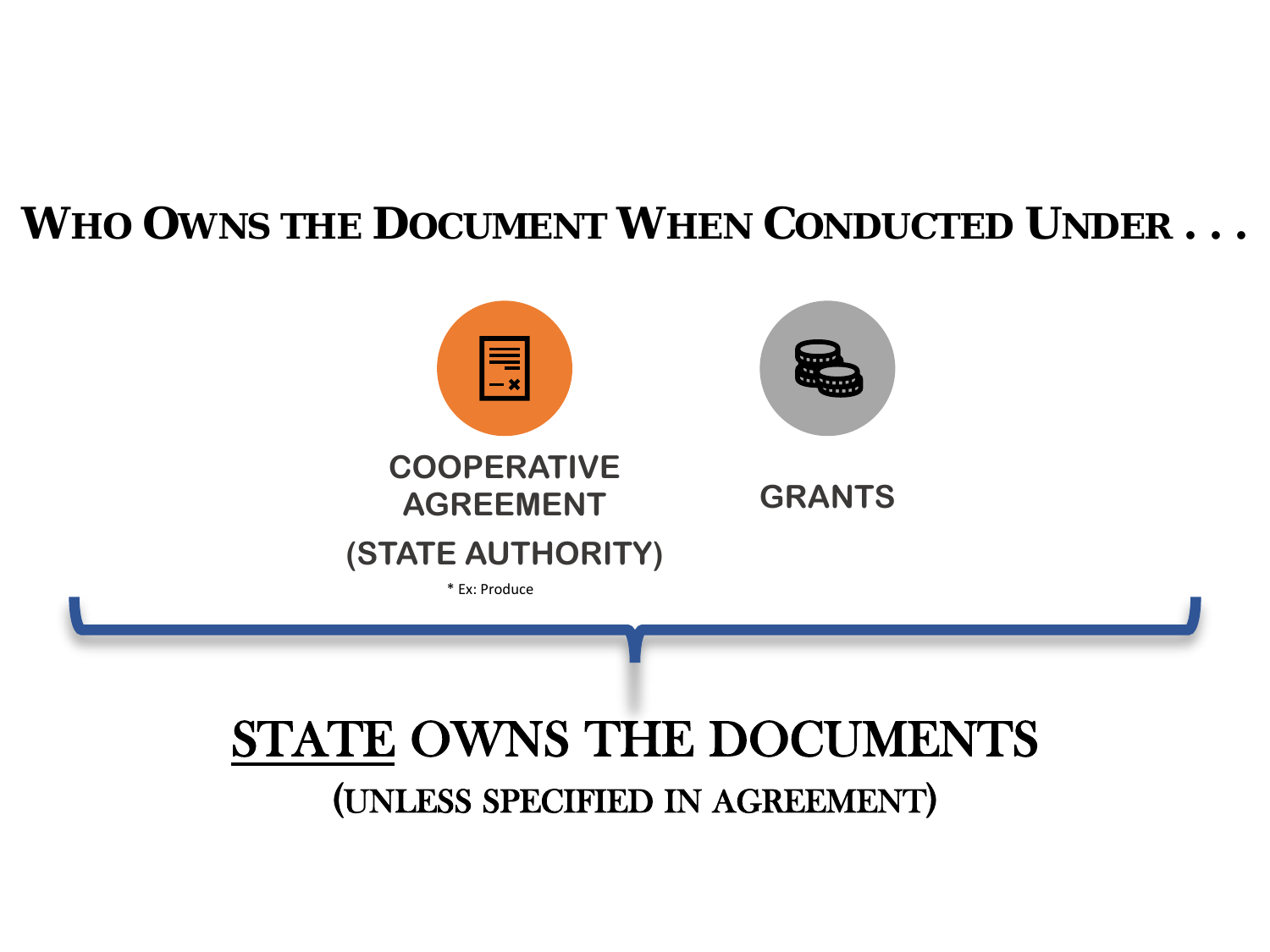# **Why do we guard information?**





#### IT'S THE LAW PROTECT PUBLIC TRUST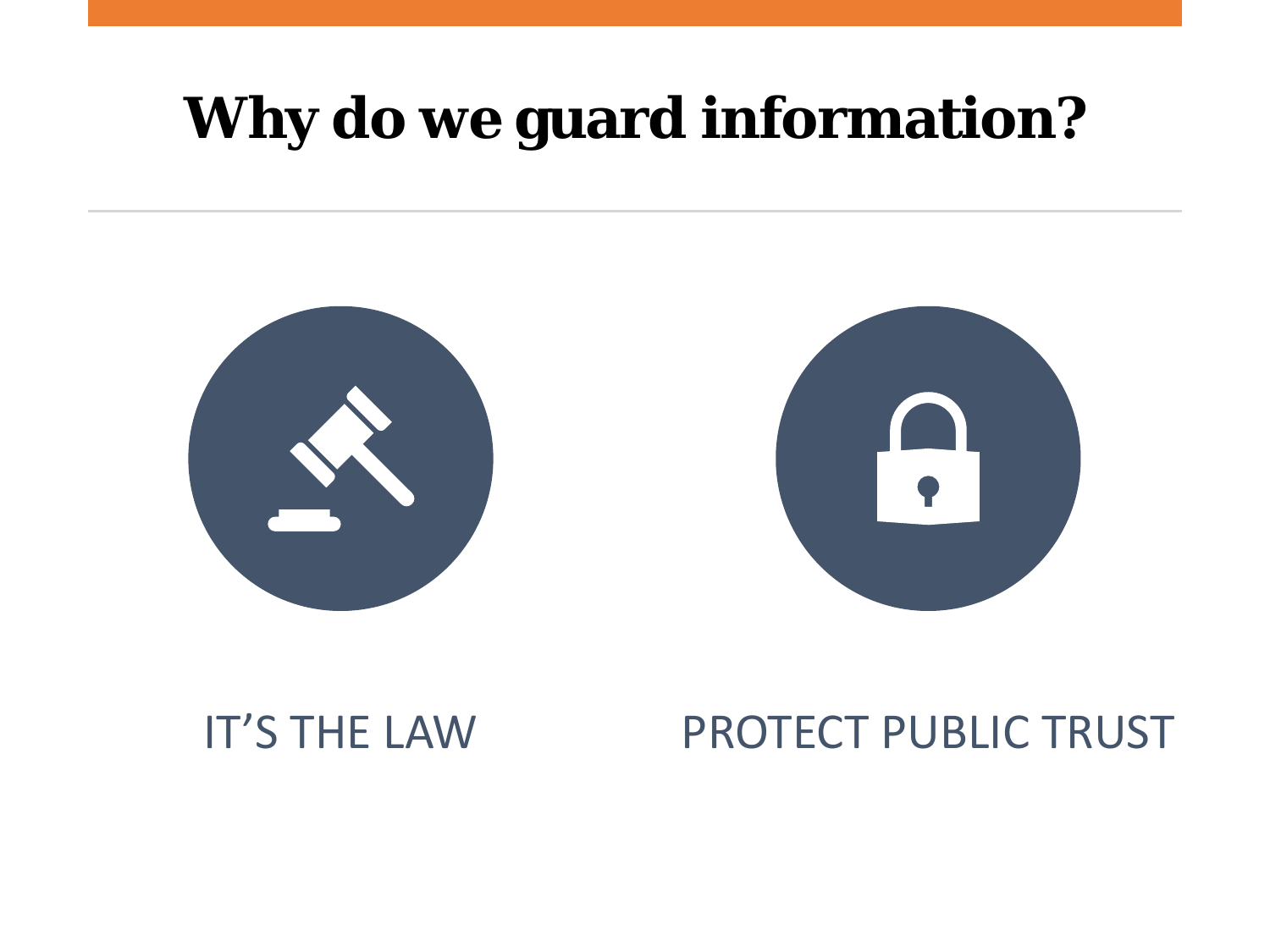

### FINAL TAKEAWAYS

20.88 information sharing agreements are an effective way to share and use information

When commissioned **you are an FDA employee**; any information shared under commission can only be used in relation to FDA work

You don't need a commission certificate to perform contract work<br>

Federal laws govern the disclosure of FDA records; contact DIDP for requests that affect these records

States agree to protect FDA information from unauthorized public release. Contact DIDP as soon as you become aware of an inadvertent release.

Plan requests to allow time for review and redaction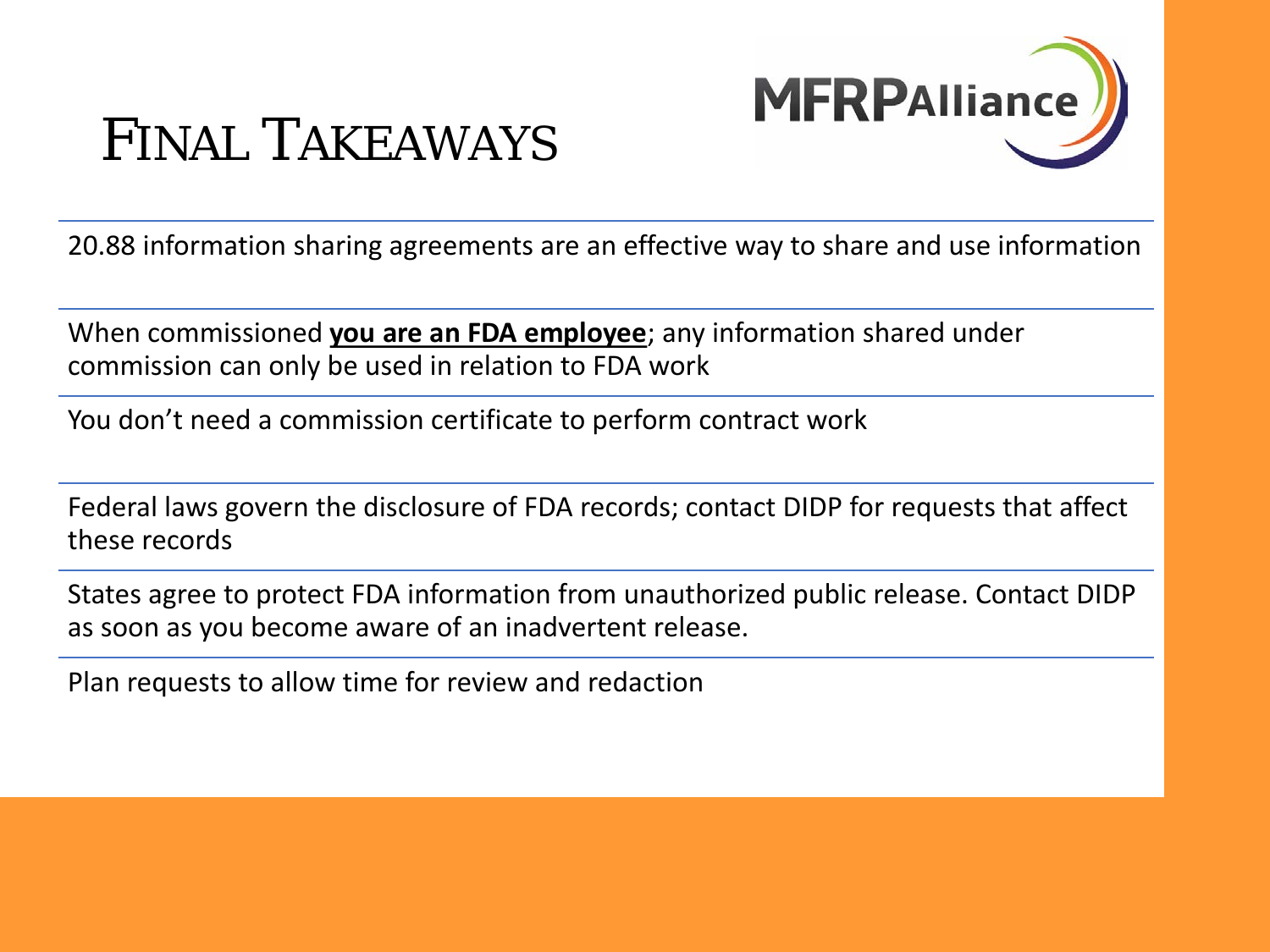#### **Public Available FDA Regulatory and Inspection Resources**



#### **Inspections**

- [Inspection Classification Database](https://www.accessdata.fda.gov/scripts/inspsearch/#_blank): view the classification of inspection outcomes
- [Database FAQ](https://www.fda.gov/inspections-compliance-enforcement-and-criminal-investigations/inspection-references/inspections-database-frequently-asked-questions#classification)

# **Compliance**

- [Warning Letters](https://www.fda.gov/inspections-compliance-enforcement-and-criminal-investigations/compliance-actions-and-activities/warning-letters#_blank): view redacted FDA warning letters
- [Recalls, Market Withdrawals, & Safety Alerts:](https://www.fda.gov/safety/recalls-market-withdrawals-safety-alerts#_blank) view public information on recalls



• [Outbreaks of Foodborne Illness](https://www.fda.gov/food/recalls-outbreaks-emergencies/outbreaks-foodborne-illness#_blank): view outbreak investigations reports, and prevention information



#### **Imports**

- [Voluntary Qualified Importer Program \(VQIP\):](https://www.fda.gov/food/importing-food-products-united-states/voluntary-qualified-importer-program-vqip) helps expedite review and import entry of foods
- Accredited Third-Party Certification Program [\(TPP\): helps establish eligibility for participat](https://www.fda.gov/food/importing-food-products-united-states/accredited-third-party-certification-program)ion in VQIP
- [Import Alerts](https://www.accessdata.fda.gov/cms_ia/default.html#_blank)



• The [FDA Data Dashboard](https://datadashboard.fda.gov/ora/index.htm#_blank) provides interactive data visualizations and downloadable datasets on inspections, compliance, and imports.